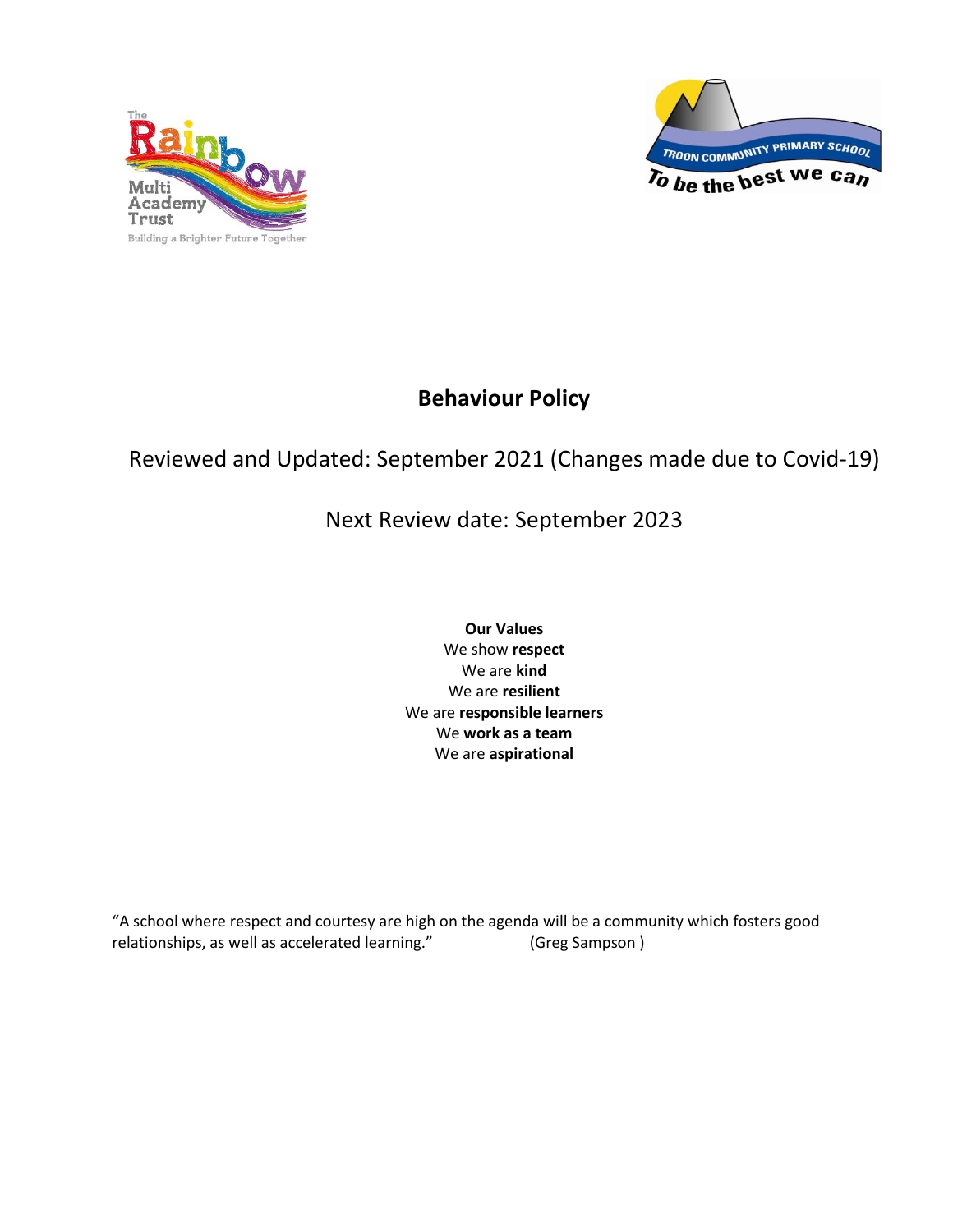#### **Aims**

- 1. To establish and maintain an orderly, peaceful and supportive environment in school in order to maximise learning.
- 2. To communicate to children, parents, staff and any-one else connected with school what is meant by good behaviour and how it is consistently reinforced and maintained.
- 3. To set out expectations for the management of teaching and learning environments.
- 4. To set out routines for activities in school including the beginning and end of day, lunchtimes, playground, corridors, wet play and out of school activities.
- 5. To foster self discipline, self motivation, confidence and self esteem of children and adults working in school.
- 6. To set out how the school works towards minimising bad behaviour including bullying.
- 7. To ensure commitment to the whole school system of rewards and sanctions.

#### **Methods of achieving these aims.**

- 1. Rules for Life
- 2. Planning for high quality teaching and learning.
- 3. Classroom management
- 4. Duty of care for all school routines and procedures
- 5. Systems for promoting self discipline, self esteem and responsibility.
- 6. Support for children, teaching and non-teaching staff.
- 7. Rewards system
- 8. Sanctions
- 9. Home involvement
- 10. Equal opportunities
- 11. Safety and risk assessment.
- 12. SEND Local Offer
- 13. Anti bullying policy
- 14. Monitoring and review.

# **1. Our Rules for Life**

All children and staff follow these rules which are displayed in every classroom and other areas of the school.

- Show good manners at all times.
- Follow instructions with thought and care.
- Care for everyone and everything.

#### **2. Planning for teaching and learning.**

We believe a quality curriculum is at the heart of achieving good behaviour in school. The whole school curriculum is planned to enable all children to learn and make maximum progress. Topics are linked to the National Curriculum and EYFS framework, which are suited to the age, stage and ability of our children. In reception and KS1 children follow the Read Write Inc programme. Differentiation will meet and match individual needs. Short term planning will set out activities which are differentiated and include subject specific skills, knowledge and understanding, so that all children experience success in a range of contexts, and are able to be assessed in order to move on. Lack of differentiation and opportunities to use imagination causes boredom, frustration and low self esteem, and is therefore a likely reason for poor behaviour exhibited in classrooms.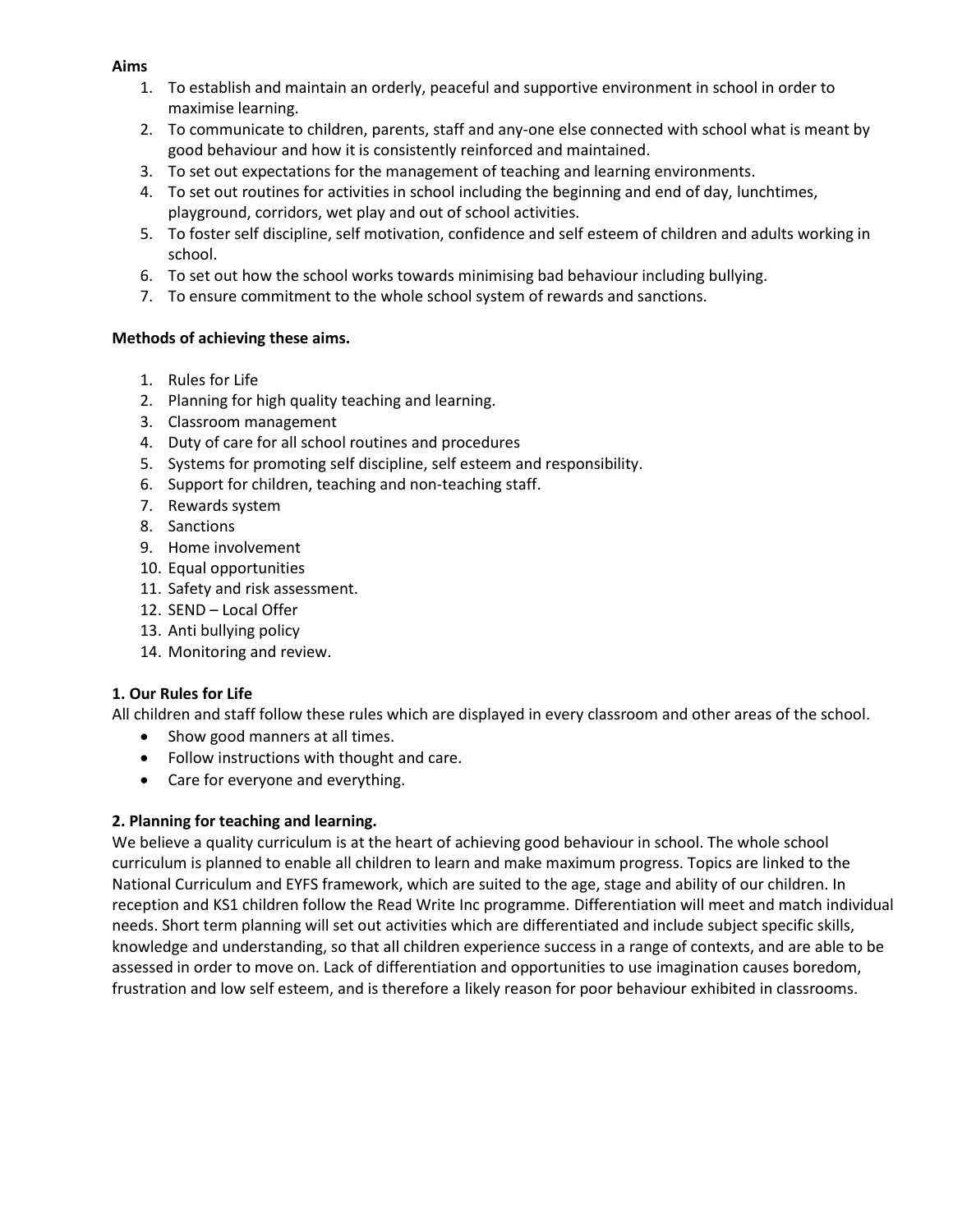#### **3. Whole School Approach**

The Rules for Life and school values are used to describe good behaviour and to give rewards such as house points and golden tickets and to describe poor behaviour for sanctions or for targets on individual behaviour plans.

At the beginning of each year Class teachers re-establish rules and routines for appropriate behaviour, the organisation of materials and resources, expectations of noise and procedures at transition times including entries and exits. The emphasis is on our rules for life and school values. Children are given an appropriate place for thinking time if needed.

### **4. Duty of care for all school procedures and routines.**

The points reward system is shared between all teaching and support staff that award the house points to children for good behaviour, effort and achievement. All staff have a copy of the Rules for Life and also contribute to the sanction system. All staff on duty to give Golden Tickets reflecting the rules and school values.

# **5. Systems for promoting self esteem, self discipline and responsibility.**

Family Liaison Officer (FLO) House system Star of the week. Peer critique Head Teacher Certificates Super Sixes Year 6 Responsibility SEAL Verbal praise Always tree Rewards for good attendance Golden Tickets School Council **Certificates** Individual class rewards earnt and chosen by the children and agreed with the class teacher.

# **6. Support for children, teaching and non teaching staff.**

Children are taught the Rules for Life and school values at the beginning of each year and it is reinforced through assemblies, displays and systems of rewards and sanctions.

All staff support the child by implementing all of the above and by being responsible for his/her PSHE by listening, mentoring and if necessary liaising with home, Assistant Head, Head teacher, SENDCO and FLO. All adults promote and model behaviours and develop close relationships which will bring about sustained change.

The school values are taught explicitly with one value being focused on each half term. They are a focus in class and in whole school assemblies. Golden tickets are given to children when they demonstrate one of the school values.

The behaviour support plan (IBP) is managed by the class teacher to bring about change in children's behaviour so that staff (teaching and non teaching) are mutually supportive and the approach is consistent for the child. The support plan is written by the class teacher in conjunction with the child and parents. The head teacher will become involved if necessary. At this stage a pastoral support plan may be necessary. Significant behaviours are recorded on My Concern by staff.

#### **Support structure**

Class teacher - assistant head teacher - head teacher. Midday assistants - head teacher.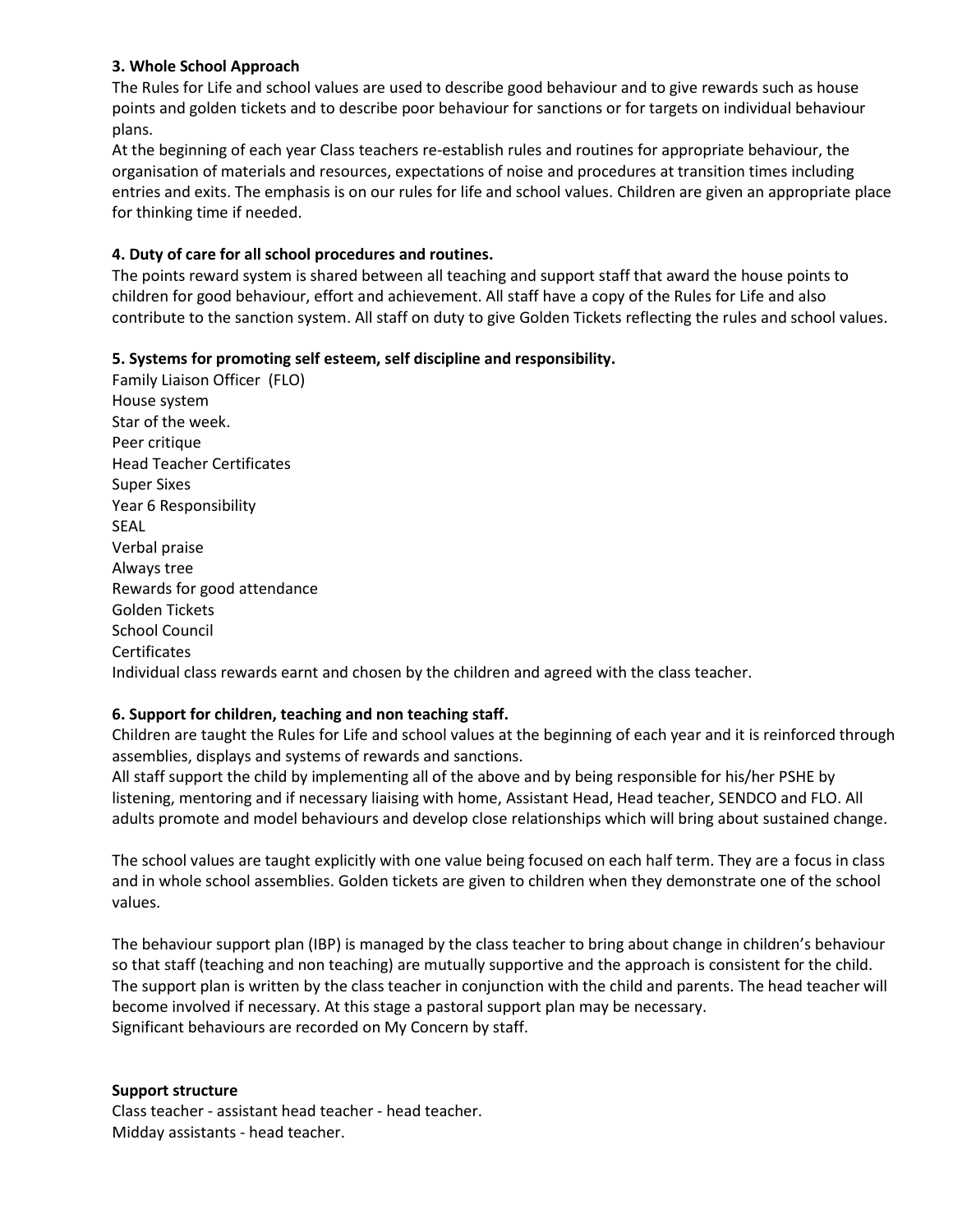At lunch time there is a golden ticket system in place (see appendix) This is used by all midday supervisors and monitored by SLT

#### **7. Reward systems**

An effective reward system helps to build self esteem. The following rewards are in place and effective.

- 1. Smile
- 2. Praise related to objectives including child's name.
- 3. Star of the week
- 4. Headteachers certificates
- 5. House points
- 6. Golden Tickets
- 7. Speak to parent via email/telephone
- 8. Always tree
- 9. Various other rewards are particular to a class, an event or a specific objective.
- 10. Class reward jar reward to be earnt by filling the jar with cubes

#### **8. Sanctions Hierarchy**

In a classroom situation the following sanctions apply**.** They are used after the usual reinforcement of positive behaviour, use of proximal praise, reminders, encouragement and thanks for when instructions are carried out. All sanctions are given discreetly whenever possible. If behaviour cannot be dealt with immediately the praise "We will talk about this later should be used and followed up."

- 1. Warning. (name of child) Explain behaviour shown and the sanction to be enforced if it does not stop. E.g." XXXXXXXX this is a warning you must stay in your chair.
- 2. The child will be asked to work for a reasonable period of time on a table away from their normal work space. (This should be a table set aside for this and be fully resourced.)
- 3. Lose the next morning playtime. Child to not be allowed to join in play with peers
- 4. If behaviours persist children are asked to leave the classroom with an adult from their bubble and calm and regulate their behaviour. Staff to use emotion coaching techniques to calm child.
- 5. If inappropriate behaviours continue over a period of two days, Head of School/Assistant Head is informed and a phone call home is made. If needed Staff and parents work together to look at the causes of behaviour and appropriate support/actions are agreed.
- 6. Significant behaviours to be logged on My Concern.

In exceptional circumstances, the staged approach can be shortened at the discretion of the member of staff. If the final sanction is judged to be used frequently (2 or 3 times per fortnight) this will trigger further action. These actions may include one or all of the following:

- Support from the FLO
- CAF / Multi agency approach
- Referral to an Educational Psychologist
- Family Support Worker
- Advice from the Behaviour Support Service
- Individual behaviour plan (IBP)

Sometimes a child's behaviour may suddenly deteriorate or their actions may indicate that they have witnessed domestic violence. All staff should refer to the Child Protection Policy for further guidance.

**Exclusion:** A decision to exclude a pupil would only be taken in response to breaches of the school's behaviour policy where lesser sanctions are not appropriate. A thorough investigation would first be carried out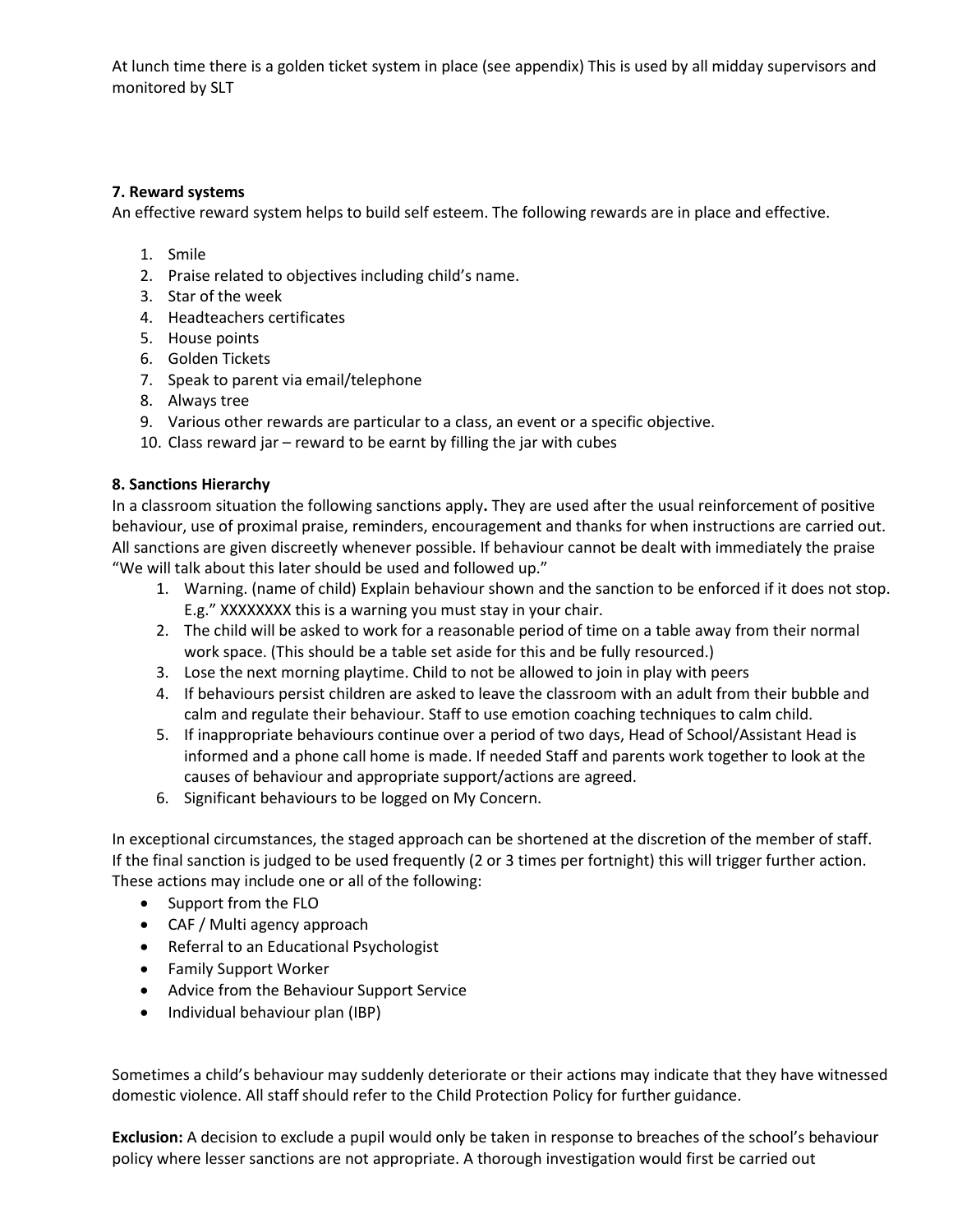considering all the evidence and allowing the pupil concerned to give their version of events. Exclusion is the only route to removing pupils from school if they have committed a disciplinary offence. The need to exclude a child at Troon School is rare.

#### **9. Home involvement**

Parental involvement is believed to be vital, both as support and reinforcement and to share information which will be mutually helpful.

Opportunities for positive comments about pupil behaviour are exploited (see rewards system.)

Parents are involved in drawing up the Individual Behaviour Support Plan and at all stages of the ILP if behaviour modification becomes a special need.

# **10. Equal opportunities**

The Rules for Life, school values at Troon Primary School and the Troon School Behaviour Policy are designed to ensure that all children will have the right to learn and teachers will have the right to teach and that the work of all members of the school community is respected equally. There may however be times when a child has a differentiated behaviour policy to meet their individual special need.

#### **11. Safety and Risk assessment.**

This is the responsibility of the Head teacher who liaises with teaching and non teaching staff the SENDCO and external agencies.

- Good behaviour is an essential part of well being and of a Healthy school
- Implementing the Rules for Life and School values at all times ensures the safety and well being of pupils and staff in the school
- Physical intervention is always a last resort. It must be **reasonable, appropriate and recorded in context to show that everything else possible had been done.**

# INTERVENTION MUST NEVER CAUSE – PAIN, PANIC OR INJURY

Intervention involves no joints , protection for the individual, gradient – least amount of force necessary, body alignment, avoidance, protection, deflection, stabilisation, no punishment, touch control – positive touch ethos. (See Team Teach guidelines)

# **School visits including residential visits:**

The Rules for Life still apply. (See Educational Visits policy for guidelines and pupil to adult ratios. All children will be included on a trip unless their behaviour could cause danger to themselves or others. The school reserves the right to exclude a child from a trip on health and safety grounds. Alternative provision will be in place when necessary.

#### **12. Special Educational Needs**

Behaviour modification may become a Special Educational Need. Help may be sought from outside agencies. These may include:

The Educational Welfare Officer The Educational Psychologist Learning Support Service Behaviour Support Service Social Care Boot up/White Gold/Walk on Water/Dreadnought TIS

It may also be necessary with parental consent to initiate a CAF (Common Assessment Framework) for a multi agency approach. This involves holding regular meetings – TAC (Team Around the Child)

#### **14. Anti Bullying**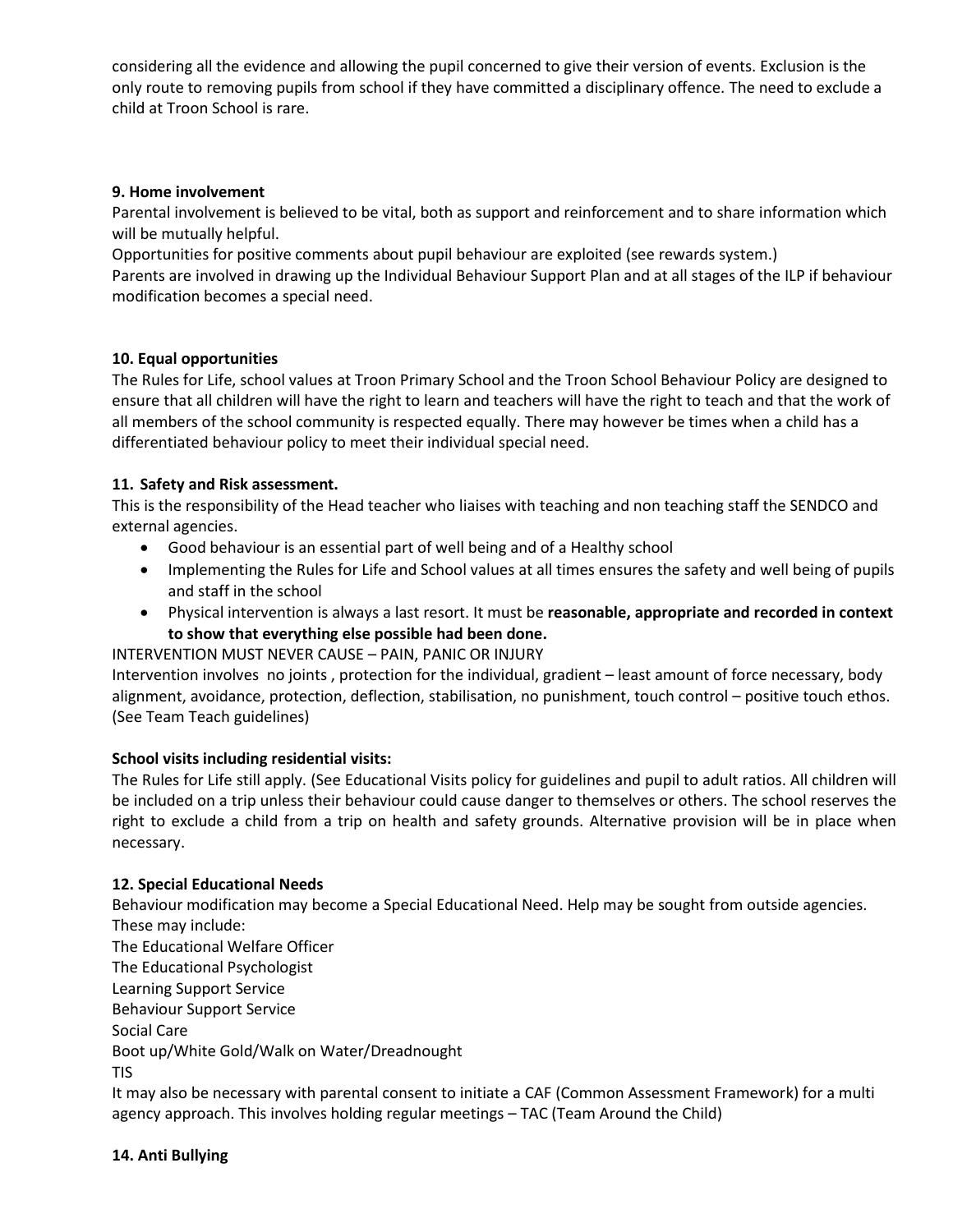Bullying behaviour is repetitive and over time. It may include:

- Name calling
- Physical violence
- Threats
- Isolating individuals.
- Online bullying

School should at all times show disapproval of such behaviour and protect children from it through the sanctions hierarchy. However it is important to recognise that many children engage in these activities at some time as they experiment with relationships. Often problems are short lived and falling out with friends does not become an issue – this is not the same as bullying.

Troon school implements its behaviour policy to create a culture in which bullying cannot thrive. Building self esteem in children is the single most powerful strategy in ensuring that children respect themselves and each other. This is done through:

- Implementation of the Rules for Life
- School Values
- Class teacher relationships with pupils including role modelling
- The reward system
- Teamwork and group work
- The duty of care which ensures supervision wherever possible
- Play ground organisation including observation of isolated children and perimeter areas
- Peer critique

Incidents of bullying may be reported by children, members of staff, parents. The initial contact is with the class teacher of the child affected. Usually intervention is successful, especially if children are involved to support each other. However if Class teachers actions do not stop the situation the Head teacher will be involved. The head teacher will log information and the action, see all children involved, contact parents and take all steps open to them to stop the bullying behaviour continuing to protect the children and the school. (See Anti Bullying Policy for full procedure)

# **15. Monitoring and review.**

The behaviour policy is monitored by the Head teacher by examining reflection sheets completed by children, monitoring My Concern, discussions with staff, nominations for Head teacher's certificates, child focus at staff meetings, documentation of the Behaviour support plans and by the observation of and discussion about the everyday life of Troon School. Governors also monitor behaviour during their visits. The behaviour policy will be reviewed every two years.

# **Resources**

SEAL resources Reward system resources, certificates etc. Golden Tickets Prizes Play ground equipment. Year 6 responsibility badges

# **Appendices**

- 1. Rules for Life
- 2. Golden tickets